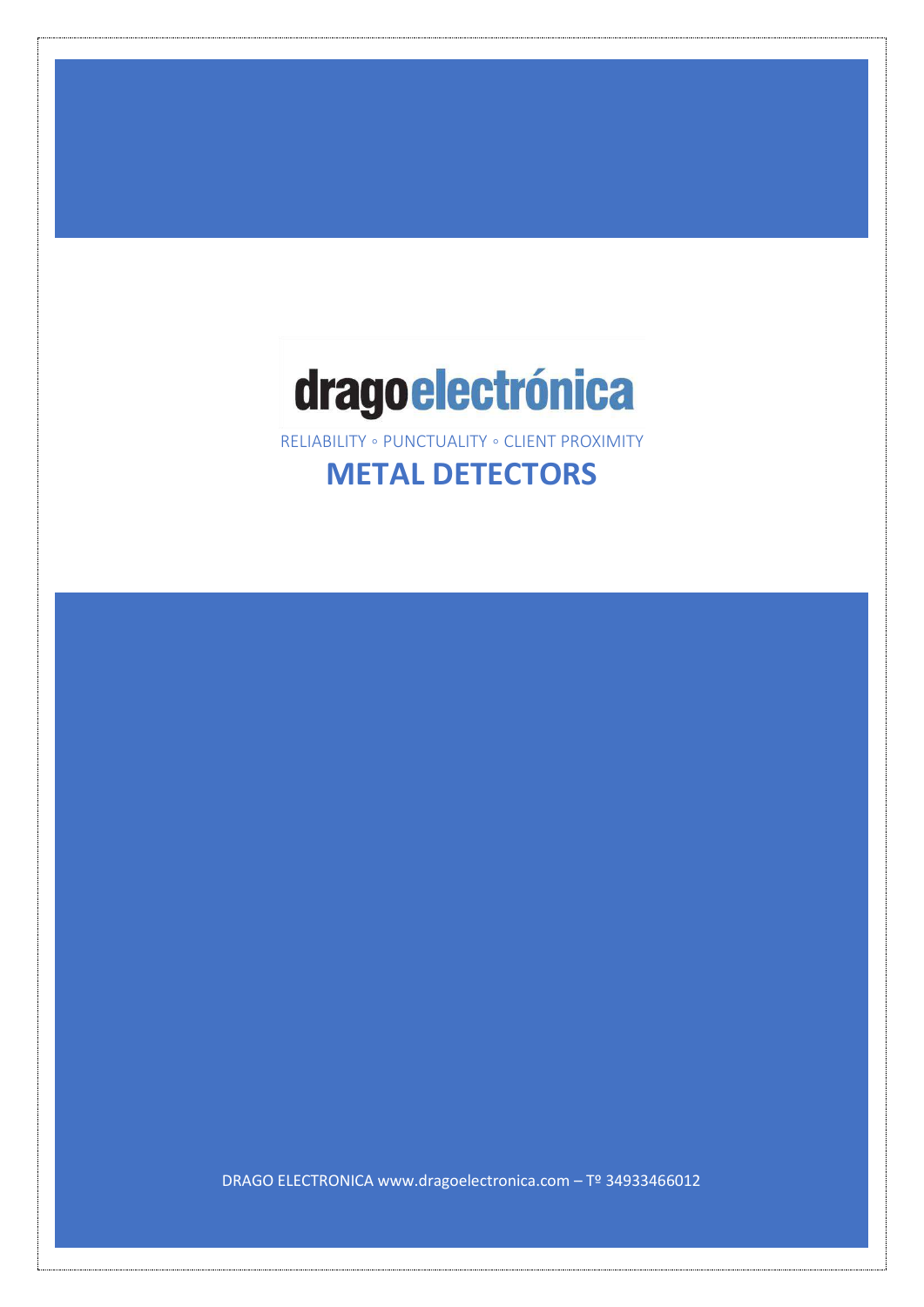



# drago electrónica

# **METAL DETECTORS**

**For more than 40 years, our company has been dedicated to the manufacture of devices for the protection of crushing machinery and the elimination of metallic particles.** 

**A range of ferrous and non-ferrous metal separators from Drago Electrónica perfectly satisfy efficiency requirements for the accurate separation of raw materials.** 

**Our equipment range are available for diverse applications ranging from sorting scrap material to mining applications and our technical department provides solutions for different applications, from standard to custom applications.**

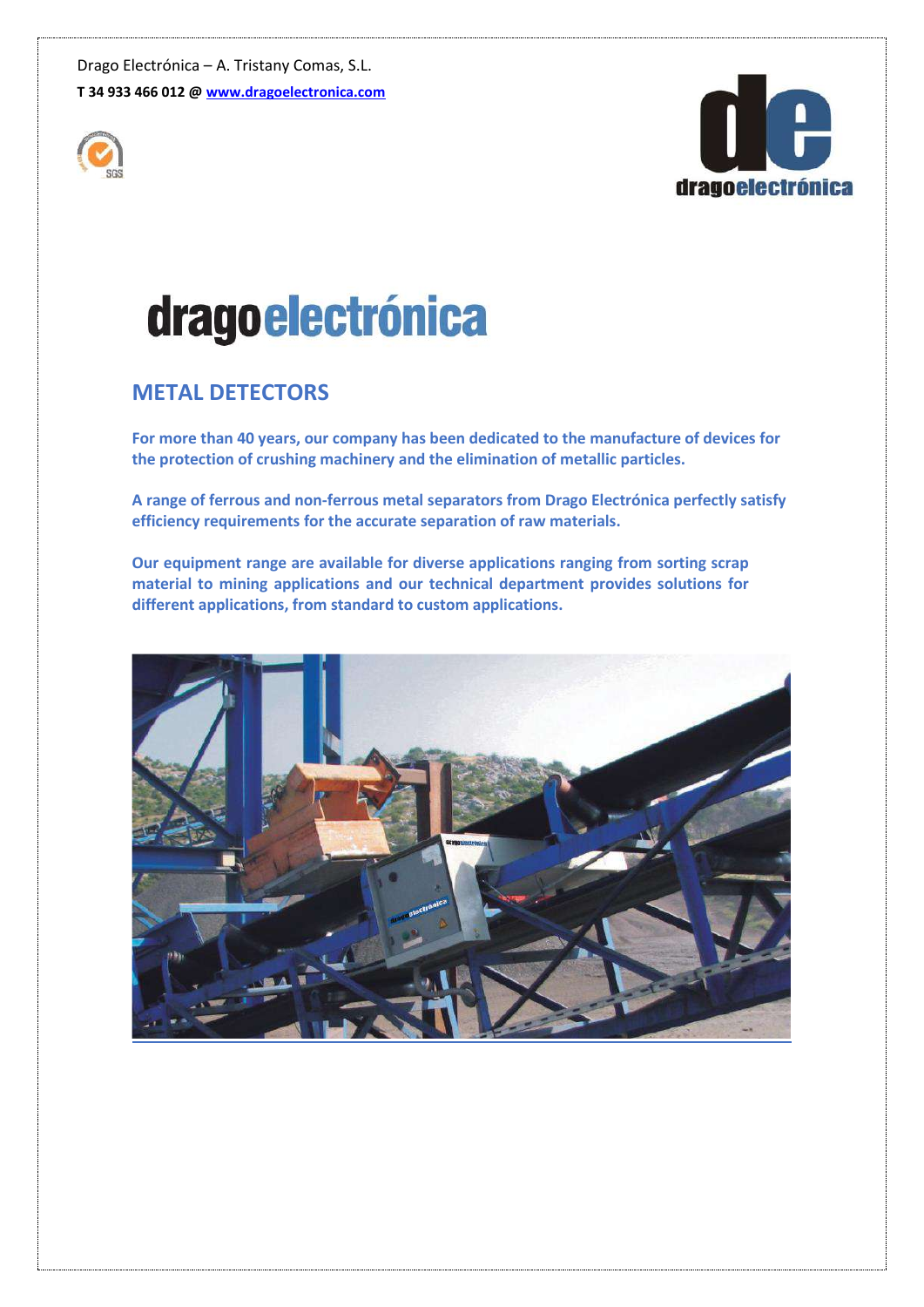



Our machines stand out for these main features:

#### **Efficient:**

The system of metals elimination is completely automatic, without breaks in the operation of the installation.

#### **Simple:**

Its use and handling do not require any type of specialization and is practically intuitive.

#### **Reliable:**

Our machines do not require special attention, just the usual recommended maintenance.

#### **Powerful:**

It is built in solid structures; it is completely watertight (IP65 protection). Our machinery is designed for outdoor work and extreme environmental conditions.

We are currently exporting more than 60% of our production in South America, Europe, Africa and Asia and we continue to grow.

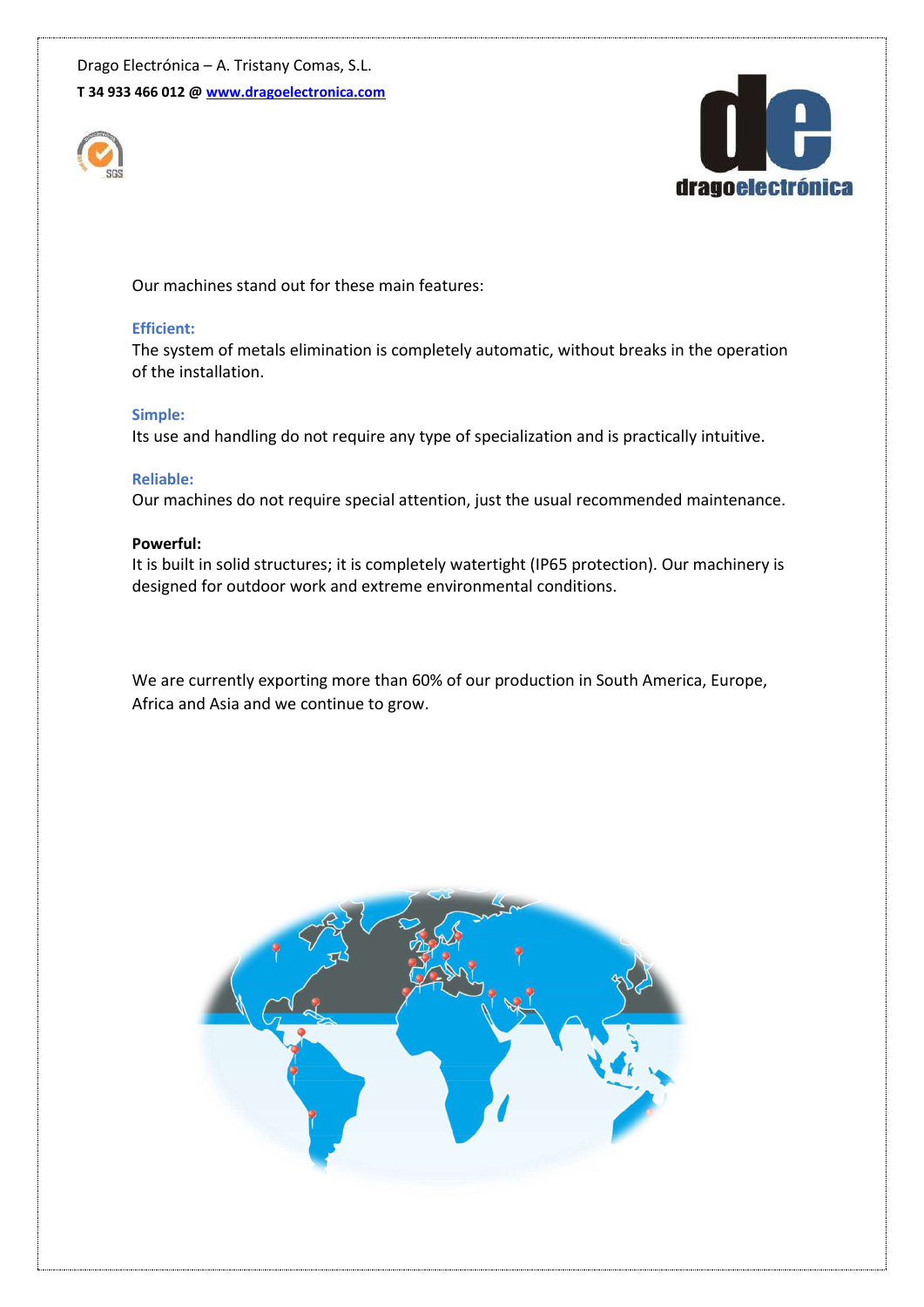



### **TYPE ER**

This detector is the flagship product of our range for its simple operation and high performance. Composed of a single detector plate. It is installed under the conveyor belt, ideal to protect secondary or tertiary mills with a granulometry not exceeding 150 mm and a material layer height of approximately 200 mm





| <b>TYPE</b>    |      | A   | <b>AT</b> | н   | <b>WEIGHT</b> |
|----------------|------|-----|-----------|-----|---------------|
| <b>ER-500</b>  | 500  | 400 | 460       | 80  | 11            |
| <b>ER-600</b>  | 600  | 400 | 460       | 80  | 12            |
| <b>ER-800</b>  | 800  | 400 | 460       | 120 | 18            |
| <b>ER-1000</b> | 1000 | 400 | 460       | 120 | 21            |
| <b>ER-1200</b> | 1200 | 400 | 460       | 120 | 34            |
| <b>ER-1400</b> | 1400 | 400 | 460       | 120 | 39            |

We reserve the right to modify any data in order to improve the performance of the separators. For other measures consult the manufacturer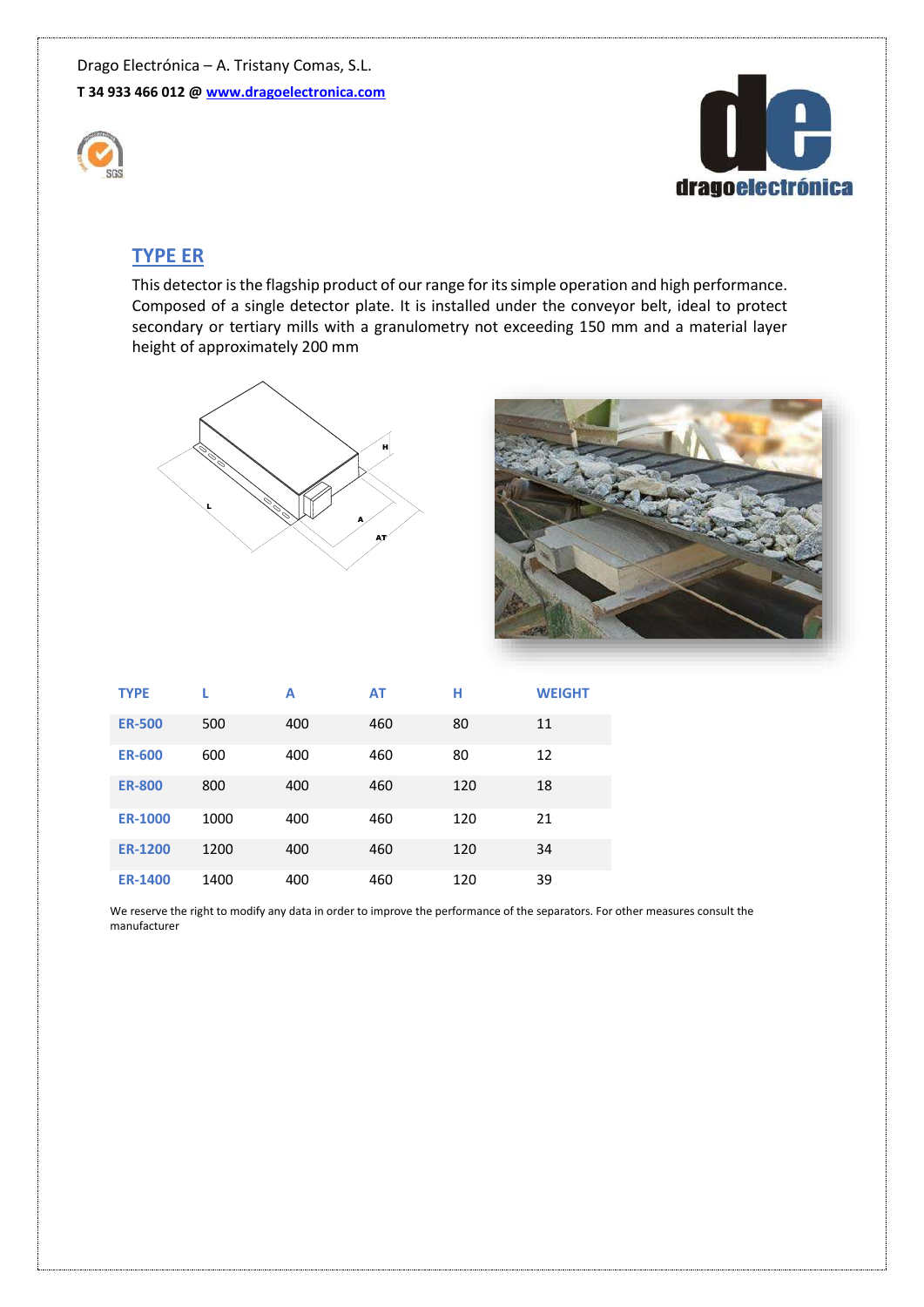



# **TYPE GR**

It consists of two coils, one transmitter and another signal receiver. The coils are installed in the belt forming a tunnel through which the material passes to be analysed. Its installation is very simple because one of the sides of the detector cabinet is separated for its insertion in the tape, the band has not be cut.





| <b>TYPE</b>    | A    | AT   | н               |     | LT  | <b>WEIGHT</b> |
|----------------|------|------|-----------------|-----|-----|---------------|
| <b>GR-400</b>  | 500  | 620  | From 100 to 500 | 400 | 460 | 50            |
| <b>GR-500</b>  | 800  | 920  | From 100 to 500 | 400 | 460 | 60            |
| <b>GR-600</b>  | 800  | 920  | From 100 to 500 | 400 | 460 | 65            |
| <b>GR-800</b>  | 1000 | 1120 | From 100 to 500 | 400 | 460 | 80            |
| GR-1000        | 1200 | 1320 | From 100 to 500 | 400 | 460 | 95            |
| <b>GR-1200</b> | 1400 | 1520 | From 100 to 500 | 400 | 460 | 100           |
| GR-1400        | 1400 | 1520 | From 100 to 500 | 400 | 460 | 120           |

Other measures can be made on request.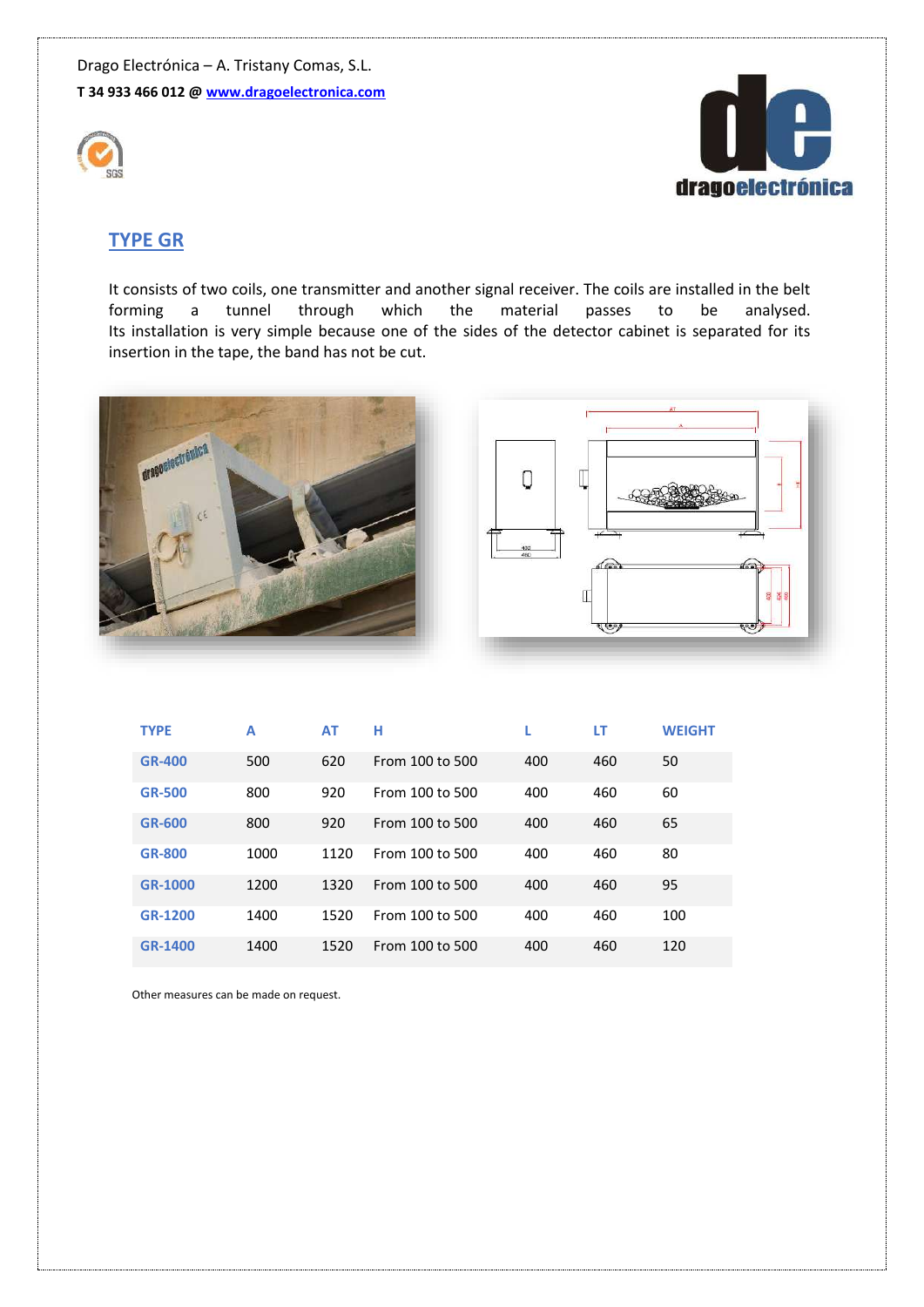



# **TYPE ERS**

Metal detector composed of a coil that is installed under the conveyor belt. Governed by microprocessor, its sensitivity is higher than that of the ER model, its detection height is maximum 200 mm. Disposes of the ATEX CERTIFICATION AREA 22.





|  |  | X 300 400 500 650 800 1000         |  |
|--|--|------------------------------------|--|
|  |  | A 750 850 950 ,1100 1250 1450      |  |
|  |  | <b>B</b> 500 600 700 850 1000 1200 |  |

Other measures can be made on request.